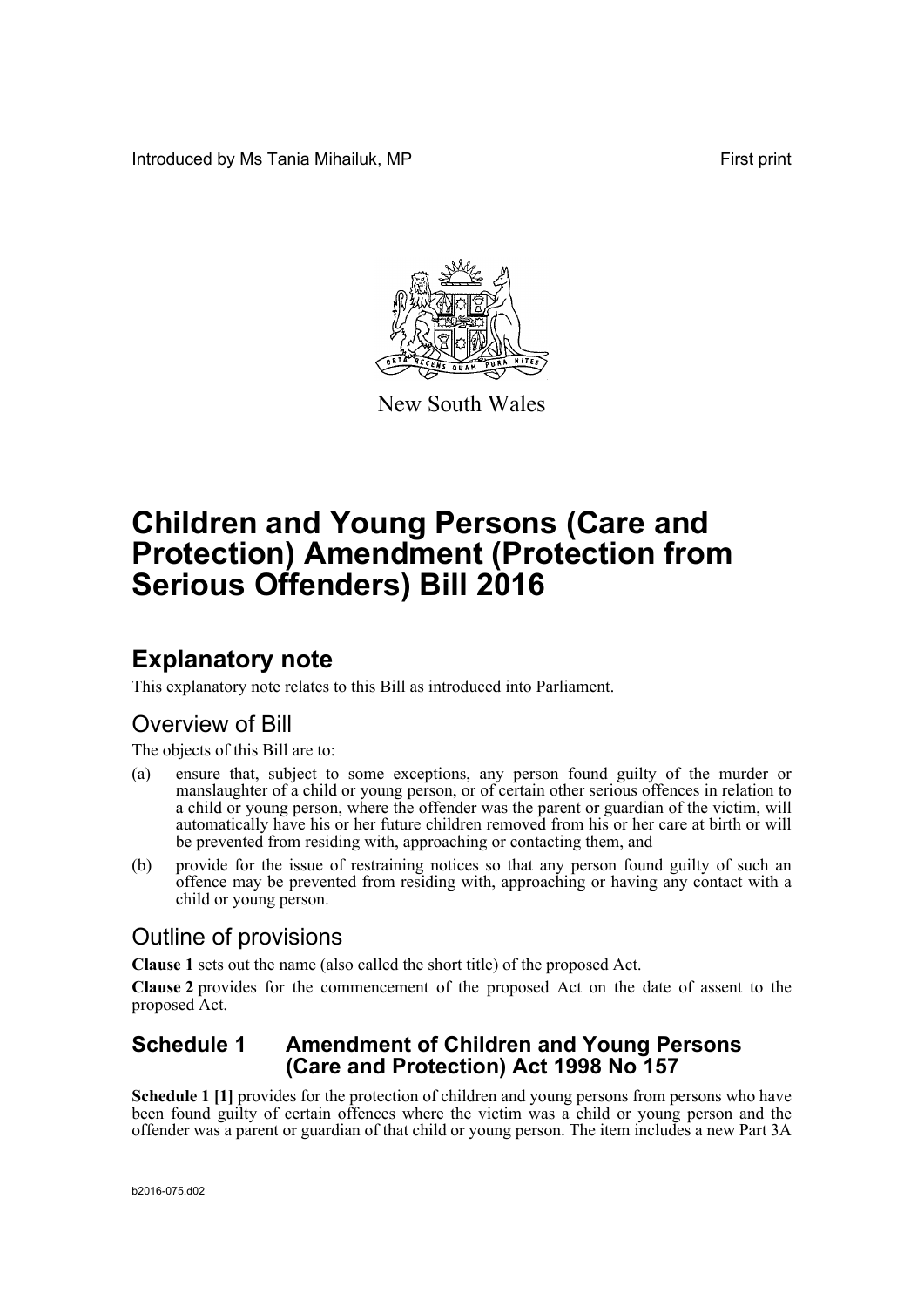(Protection from persons found guilty of certain serious offences) in Chapter 4. The proposed Part contains the following provisions:

- (a) **Proposed section 38H** inserts definitions of terms used in the proposed Part. In particular, *disqualifying offence* is defined to include murder, manslaughter, infanticide, and certain other serious offences, or an attempt to commit such offences, where the victim is a child or young person and the offender a parent or guardian of that child or young person. It does not matter whether the offence was committed before or after the commencement of the proposed Part, and those offences include interstate offences.
- (b) **Proposed section 38I** explains the extended meaning of being *found guilty* in the proposed Part.
- (c) **Proposed section 38J** provides that, for the purposes of the proposed Part, a newborn baby will be taken to reside on the same property as a person if the baby is likely to reside on the same property as the person when the baby is discharged from hospital.
- (d) **Proposed section 38K** requires the Secretary of the Department of Family and Community Services to assume guardianship of a child if the Secretary becomes aware that the child has been born to a parent who has been found guilty of a disqualifying offence.

This is achieved by the Secretary issuing an instrument of guardianship. The child specified in the instrument will, for all purposes, be under the guardianship of the Minister for a period of 60 days, unless a parent of the child makes a successful application to have the instrument of guardianship revoked.

(If the child also resides with a parent who has not been found guilty of a disqualifying offence, the Secretary is not to issue an instrument of guardianship, but must instead issue a restraining notice under proposed section 38Q against the parent found guilty of the disqualifying offence. The Secretary is not required to issue an instrument if he or she is of the opinion that the relevant disqualifying offence occurred where there were significant mitigating circumstances, or arose as a result of any illness or condition from which the offender no longer suffers or from any circumstances that no longer exist.)

- (e) **Proposed section 38L** clarifies the effect of an instrument of guardianship, which is to allocate all aspects of care responsibility for the child to the Minister, authorise the removal of the child from the care of those of his or her parents who have been found guilty of a disqualifying offence, require the child to be kept at a place approved by the Minister and specify the arrangements for the custody, care, protection, health, welfare or education of the child.
- (f) **Proposed section 38M** provides that the Act applies to an instrument of guardianship as if it were a care order.
- (g) **Proposed section 38N** provides that an instrument of guardianship remains in force for 60 days, unless it is earlier revoked, but can be extended.
- (h) **Proposed section 38O** provides that a parent can apply for the revocation of an instrument of guardianship.
- (i) **Proposed section 38P** provides that a woman who has been found guilty of a disqualifying offence and who is expecting a child may, during the term of her pregnancy, apply for an order of the Children's Court to prevent the issuing of an instrument of guardianship in relation to the child.
- (j) **Proposed section 38Q** requires the Secretary, if he or she becomes aware that a child or young person is residing, or is about to reside, on the same property as a person who has been found guilty of a disqualifying offence, to issue a restraining notice to the person. The Secretary is not required to issue a notice if of the opinion that the relevant disqualifying offence occurred where there were significant mitigating circumstances, or arose as a result of any illness or condition from which the offender no longer suffers or from any circumstances that no longer exist.
- (k) **Proposed section 38R** provides that a restraining notice may prohibit the offender from: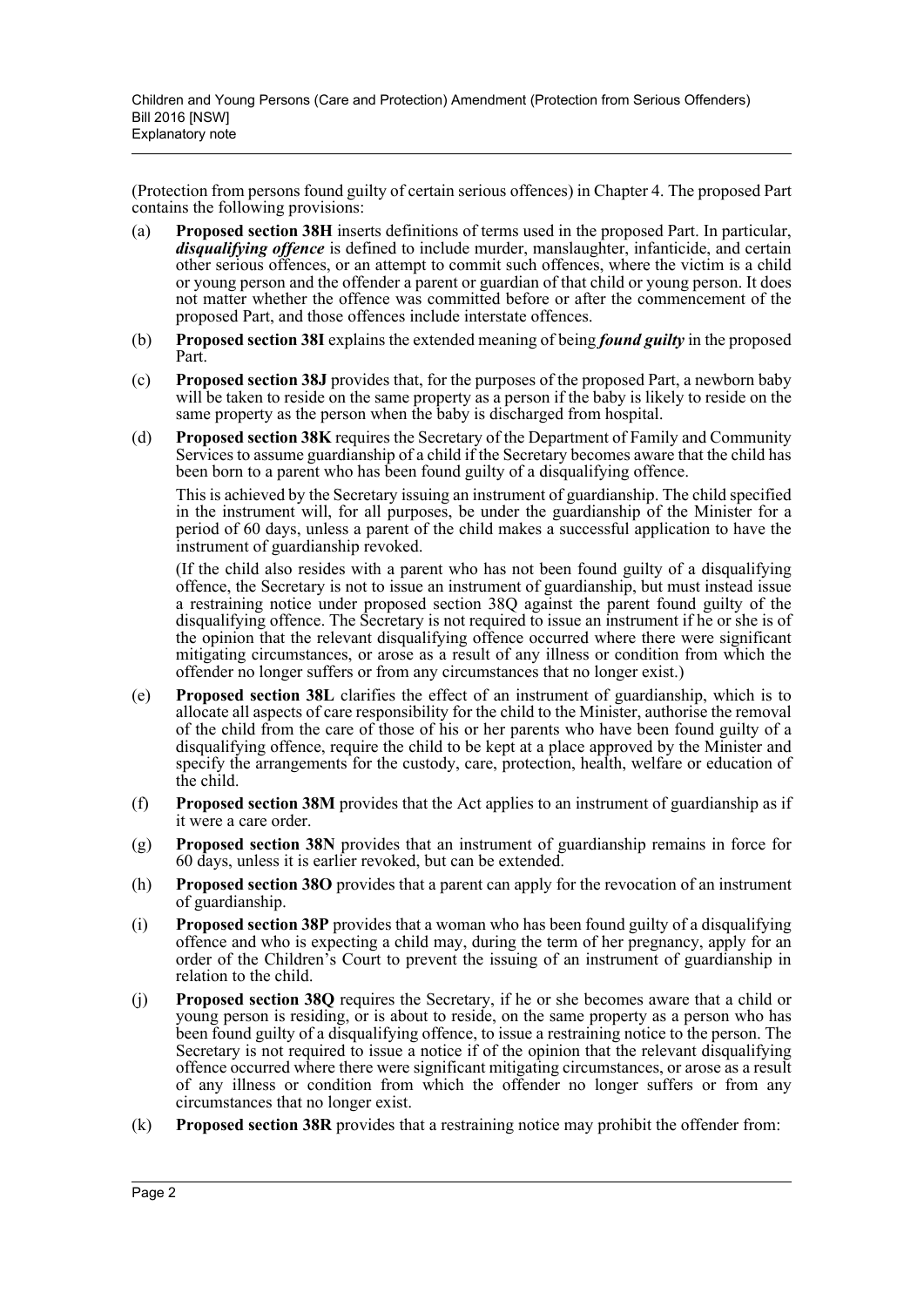- (i) residing on the same property as the child or young person, or
- (ii) coming within a specified distance of the child or young person's residence, or
- (iii) having any physical contact with the child or young person except under supervision, or
- (iv) having any contact at all with the child or young person.
- (l) **Proposed section 38S** provides that a restraining notice will apply for a period of 60 days, unless it is earlier revoked, but can be extended.
- (m) **Proposed section 38T** provides that an offender can apply for the revocation of a restraining notice.
- (n) **Proposed section 38U** specifies the matters to which the Children's Court is to have regard when determining applications for the revocation of instruments of guardianship or restraining notices or to prevent the issue of instruments of guardianship.
- (o) **Proposed section 38V** requires a court that finds a person guilty of a disqualifying offence to provide the Secretary with certain information relating to the finding of guilt.
- (p) **Proposed section 38W** provides that a document purporting to be an instrument of guardianship or restraining notice is admissible in evidence in any proceedings under the Act and, in the absence of evidence to the contrary, is proof of the instrument or notice and its terms and that it was duly given.

**Schedule 1 [2]** requires the Secretary to apply to the Children's Court for a care order under Chapter 5 as soon as practicable after the Secretary issues an instrument of guardianship or a restraining notice under the new provisions.

**Schedule 1 [3]** sets out the grounds for such an application, namely that:

- (a) a parent of the child has been found guilty of a disqualifying offence and the child does not reside on, or is not about to reside on, the same property as any other of his or her parents who has not been found guilty of a disqualifying offence, or
- (b) the child or young person is residing, or is about to reside, on the same property as a person who has been found guilty of a disqualifying offence.

**Schedule 1 [4]** allows the Children's Court to revoke an instrument of guardianship or restraining notice where:

- (a) an application has been made for revocation by a parent of the child or young person, or
- (b) an application for a care order contemplated by the proposed new provisions has been made by the Secretary.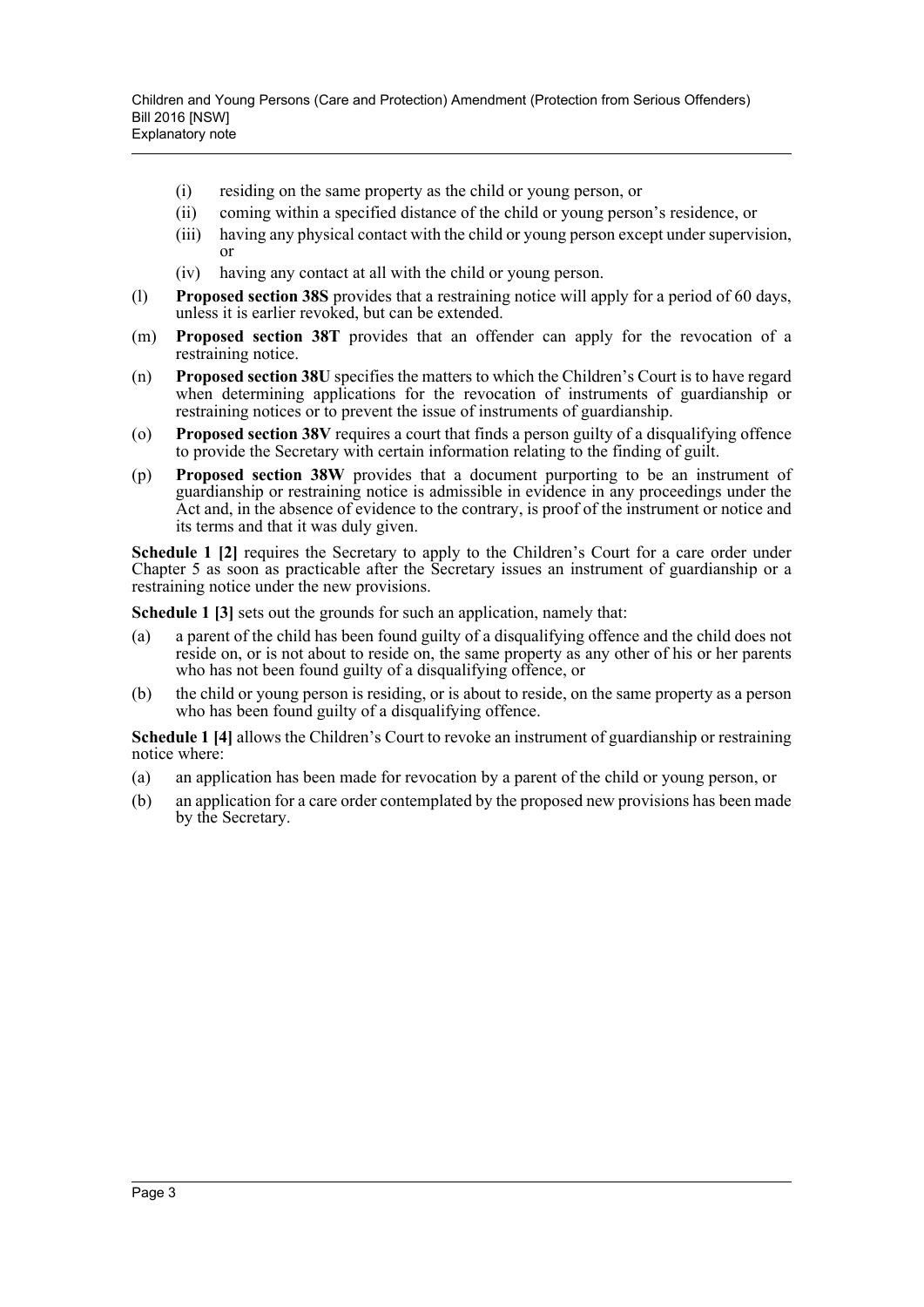Introduced by Ms Tania Mihailuk, MP First print



New South Wales

# **Children and Young Persons (Care and Protection) Amendment (Protection from Serious Offenders) Bill 2016**

# **Contents**

|            |                                                                                  | Page          |
|------------|----------------------------------------------------------------------------------|---------------|
|            | Name of Act                                                                      | $\mathcal{P}$ |
|            | Commencement                                                                     | ົ             |
| Schedule 1 | Amendment of Children and Young Persons (Care and Protection)<br>Act 1998 No 157 |               |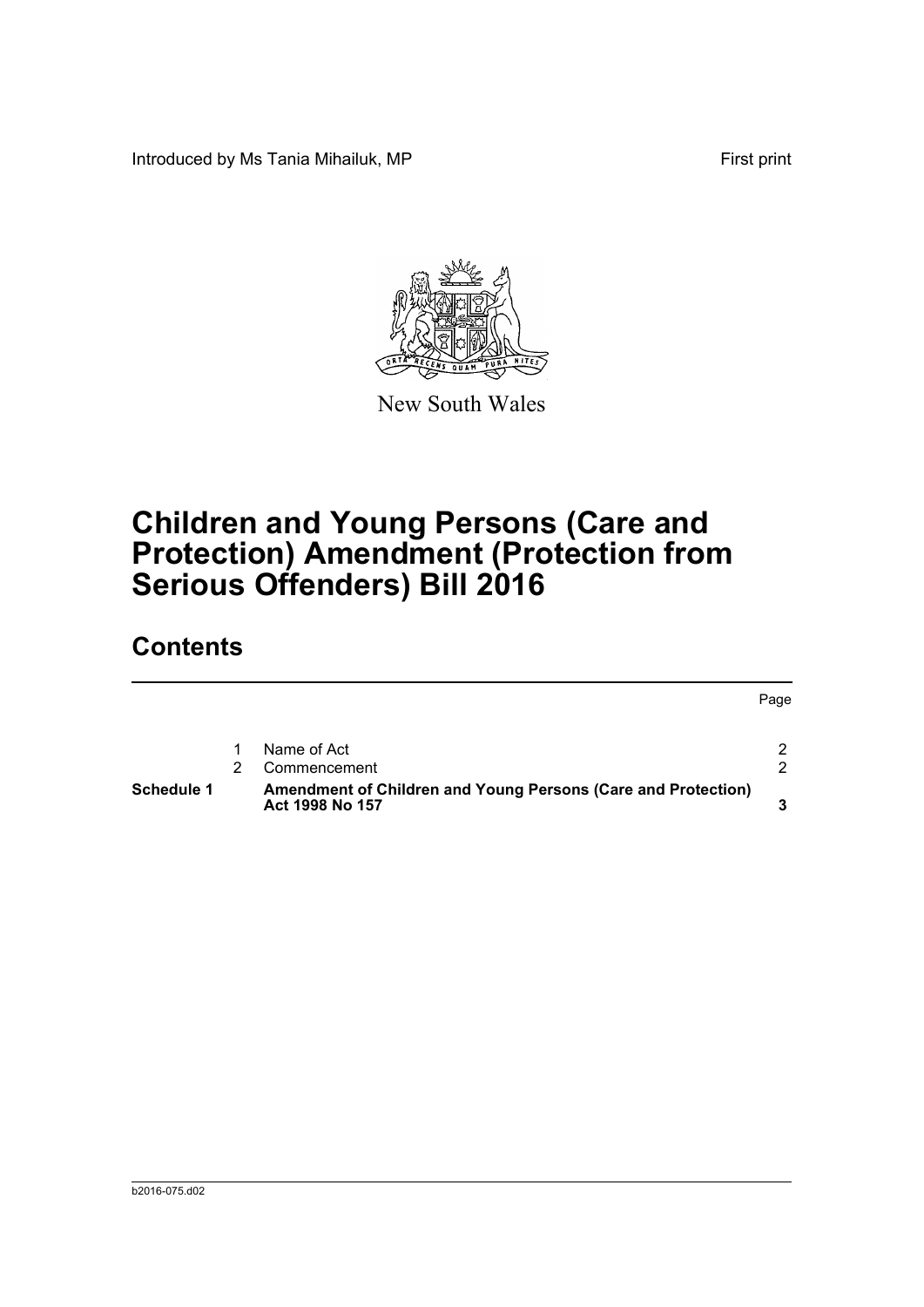

New South Wales

# **Children and Young Persons (Care and Protection) Amendment (Protection from Serious Offenders) Bill 2016**

No , 2016

### **A Bill for**

An Act to amend the *Children and Young Persons (Care and Protection) Act 1998* to ensure that persons found guilty of serious offences in relation to their children are prevented from having care and responsibility for their children and from having certain contact with other children and young persons.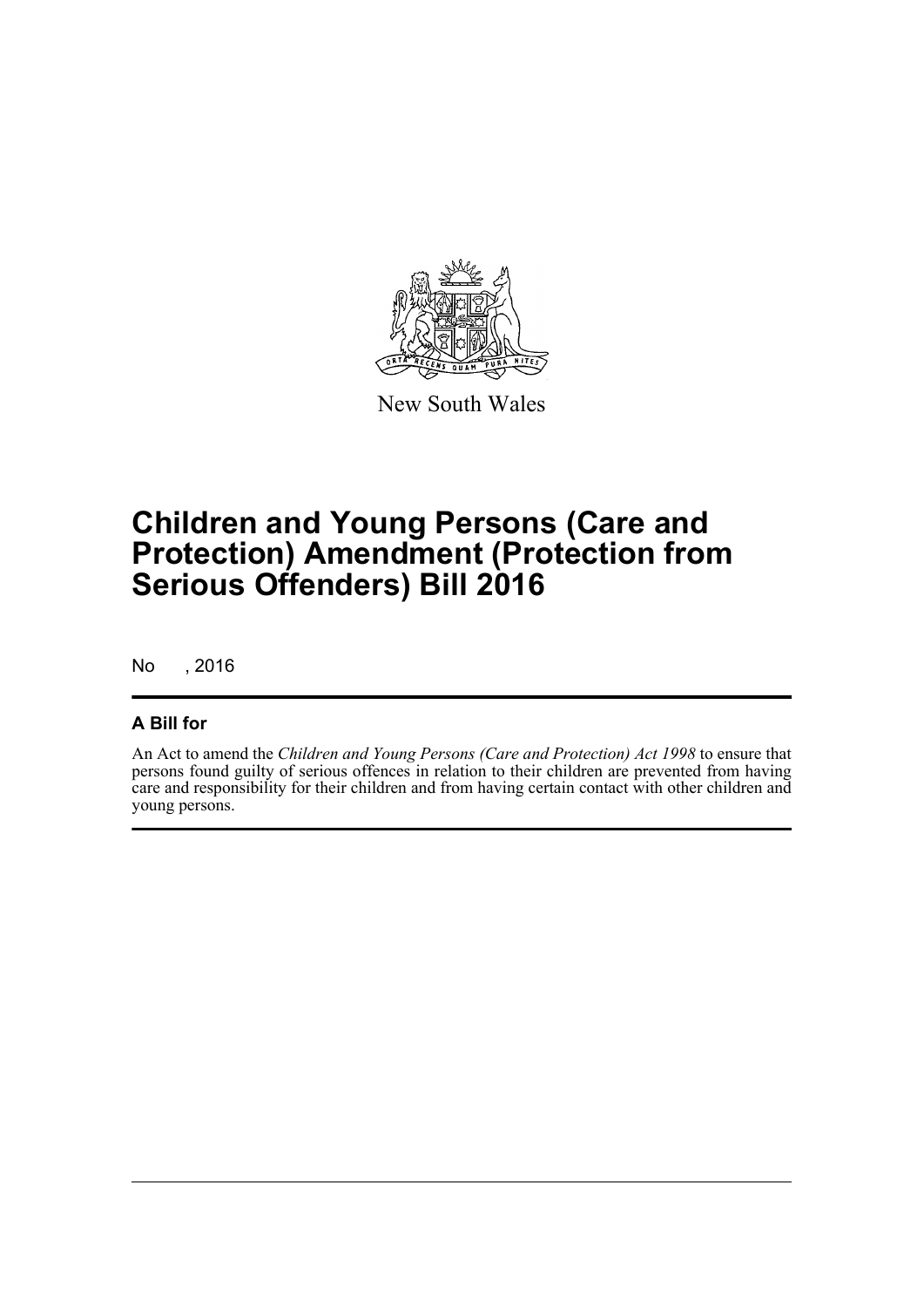<span id="page-5-1"></span><span id="page-5-0"></span>

| The Legislature of New South Wales enacts:                                                                                  |                |
|-----------------------------------------------------------------------------------------------------------------------------|----------------|
| Name of Act                                                                                                                 | $\overline{c}$ |
| This Act is the Children and Young Persons (Care and Protection) Amendment<br>(Protection from Serious Offenders) Act 2016. | 3<br>4         |
| Commencement                                                                                                                | 5              |
| This Act commences on the date of assent to this Act.                                                                       | 6              |
|                                                                                                                             |                |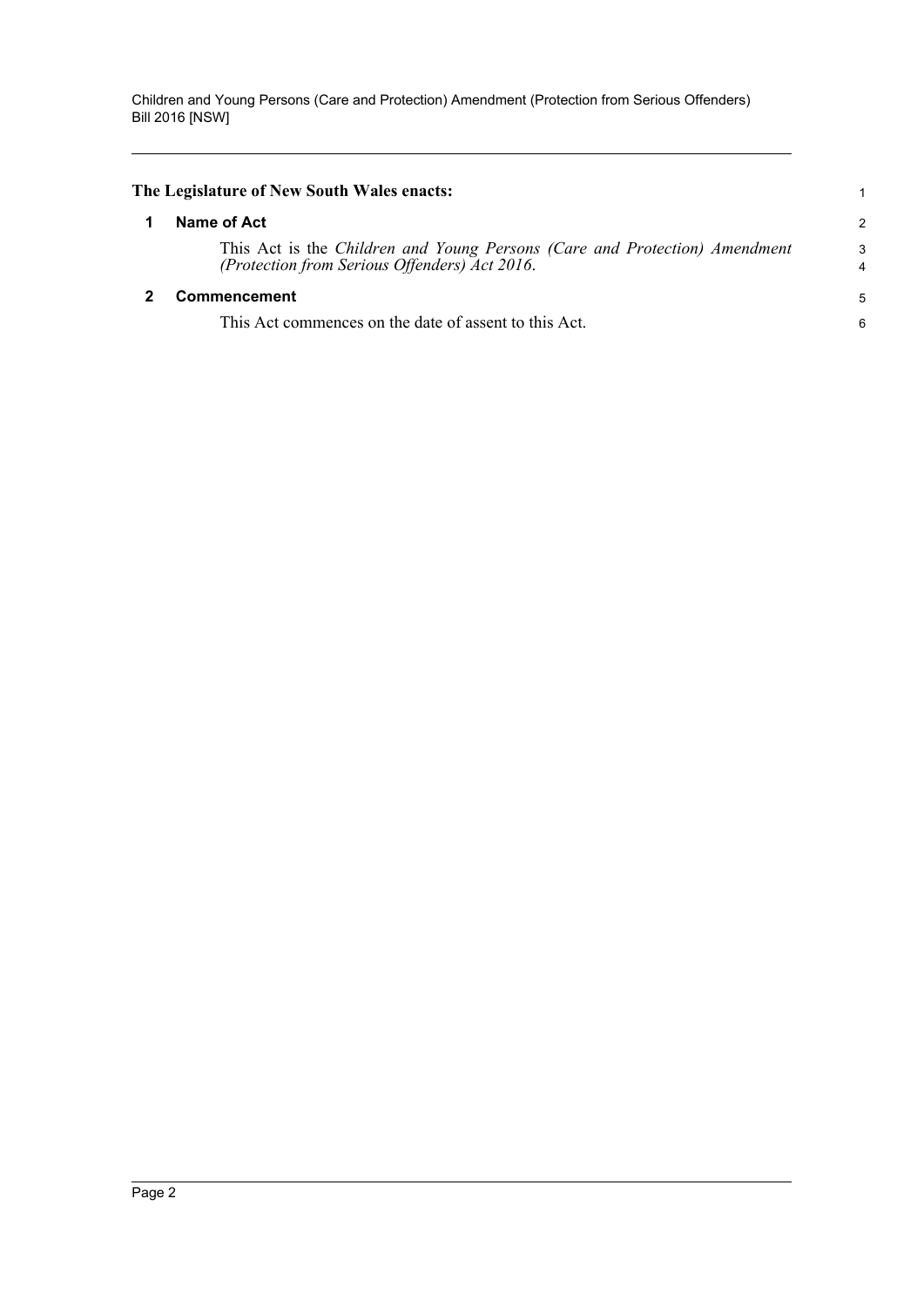Children and Young Persons (Care and Protection) Amendment (Protection from Serious Offenders) Bill 2016 [NSW] Schedule 1 Amendment of Children and Young Persons (Care and Protection) Act 1998 No 157

<span id="page-6-0"></span>

| <b>Schedule 1</b> |     |                                                                             | <b>Amendment of Children and Young Persons</b><br>(Care and Protection) Act 1998 No 157 |                    |                                                                                                                                                                                                                                                                                                                                                                                                                                                                |                                  |  |
|-------------------|-----|-----------------------------------------------------------------------------|-----------------------------------------------------------------------------------------|--------------------|----------------------------------------------------------------------------------------------------------------------------------------------------------------------------------------------------------------------------------------------------------------------------------------------------------------------------------------------------------------------------------------------------------------------------------------------------------------|----------------------------------|--|
| [1]               |     |                                                                             | Chapter 4, Part 3A                                                                      |                    |                                                                                                                                                                                                                                                                                                                                                                                                                                                                | 3                                |  |
|                   |     | Insert after Part 3:                                                        |                                                                                         |                    |                                                                                                                                                                                                                                                                                                                                                                                                                                                                | 4                                |  |
|                   |     | Part 3A Protection from persons found guilty of certain<br>serious offences |                                                                                         |                    | $\overline{5}$<br>6                                                                                                                                                                                                                                                                                                                                                                                                                                            |                                  |  |
|                   |     | <b>Division 1</b>                                                           |                                                                                         |                    | <b>Preliminary</b>                                                                                                                                                                                                                                                                                                                                                                                                                                             | $\overline{7}$                   |  |
|                   | 38H |                                                                             | <b>Definitions</b>                                                                      |                    |                                                                                                                                                                                                                                                                                                                                                                                                                                                                | 8                                |  |
|                   |     |                                                                             | In this Part:                                                                           |                    |                                                                                                                                                                                                                                                                                                                                                                                                                                                                | 9                                |  |
|                   |     |                                                                             |                                                                                         |                    | <i>disqualifying offence</i> means any of the following offences (whether<br>committed before or after the commencement of this Part) where the victim<br>was a child or young person and the offender was a parent or guardian of the<br>child or young person:                                                                                                                                                                                               | 10<br>11<br>12<br>13             |  |
|                   |     |                                                                             | (a)                                                                                     | murder,            |                                                                                                                                                                                                                                                                                                                                                                                                                                                                | 14                               |  |
|                   |     |                                                                             | (b)                                                                                     |                    | manslaughter,                                                                                                                                                                                                                                                                                                                                                                                                                                                  | 15                               |  |
|                   |     |                                                                             | (c)                                                                                     | <i>Act 1900</i> ): | an offence under any of the following provisions of the Crimes                                                                                                                                                                                                                                                                                                                                                                                                 | 16<br>17                         |  |
|                   |     |                                                                             |                                                                                         | (i)                | section 22A (Infanticide),                                                                                                                                                                                                                                                                                                                                                                                                                                     | 18                               |  |
|                   |     |                                                                             |                                                                                         | (ii)               | section 25A (Assault causing death),                                                                                                                                                                                                                                                                                                                                                                                                                           | 19                               |  |
|                   |     |                                                                             |                                                                                         | (iii)              | section 27 (Acts done to the person with intent to murder),                                                                                                                                                                                                                                                                                                                                                                                                    | 20                               |  |
|                   |     |                                                                             |                                                                                         | (iv)               | section 29 (Certain other attempts to murder),                                                                                                                                                                                                                                                                                                                                                                                                                 | 21                               |  |
|                   |     |                                                                             |                                                                                         | (v)                | section 30 (Attempts to murder by other means),                                                                                                                                                                                                                                                                                                                                                                                                                | 22                               |  |
|                   |     |                                                                             |                                                                                         | (vi)               | section 33 (1) (Wounding or grievous bodily harm with intent),                                                                                                                                                                                                                                                                                                                                                                                                 | 23                               |  |
|                   |     |                                                                             |                                                                                         | (vii)              | section 35 (1) or (2) (Reckless grievous bodily harm),                                                                                                                                                                                                                                                                                                                                                                                                         | 24                               |  |
|                   |     |                                                                             |                                                                                         | (viii)             | section 42 (Injuries to child at time of birth),                                                                                                                                                                                                                                                                                                                                                                                                               | 25                               |  |
|                   |     |                                                                             |                                                                                         | (ix)               | section 45 (Prohibition of female genital mutilation),                                                                                                                                                                                                                                                                                                                                                                                                         | 26                               |  |
|                   |     |                                                                             |                                                                                         | (x)                | section 45A (Removing person from State for female genital<br>mutilation),                                                                                                                                                                                                                                                                                                                                                                                     | 27<br>28                         |  |
|                   |     |                                                                             | (d)                                                                                     | Act,               | an offence under section 227 (Child and young person abuse) of this                                                                                                                                                                                                                                                                                                                                                                                            | 29<br>30                         |  |
|                   |     |                                                                             | (e)                                                                                     |                    | an offence comprised of an attempt to commit an offence referred to in<br>paragraphs $(a)$ – $(d)$ ,                                                                                                                                                                                                                                                                                                                                                           | 31<br>32                         |  |
|                   |     |                                                                             | (f)                                                                                     |                    | an offence under the law of another jurisdiction that corresponds to an<br>offence referred to in paragraphs (a)–(e).                                                                                                                                                                                                                                                                                                                                          | 33<br>34                         |  |
|                   |     |                                                                             |                                                                                         |                    | instrument of guardianship means an instrument of guardianship issued<br>under section 38K.                                                                                                                                                                                                                                                                                                                                                                    | 35<br>36                         |  |
|                   |     |                                                                             |                                                                                         |                    | <i>parent</i> , of a child or young person, includes the biological parent of a child or<br>young person, whether or not that biological parent has parental responsibility<br>for the child or young person, but does not include a stepmother or stepfather<br>of the child or young person unless she or he has parental responsibility for the<br>child or young person.<br><i>restraining notice</i> means a restraining notice issued under section 38Q. | 37<br>38<br>39<br>40<br>41<br>42 |  |
|                   |     |                                                                             |                                                                                         |                    |                                                                                                                                                                                                                                                                                                                                                                                                                                                                |                                  |  |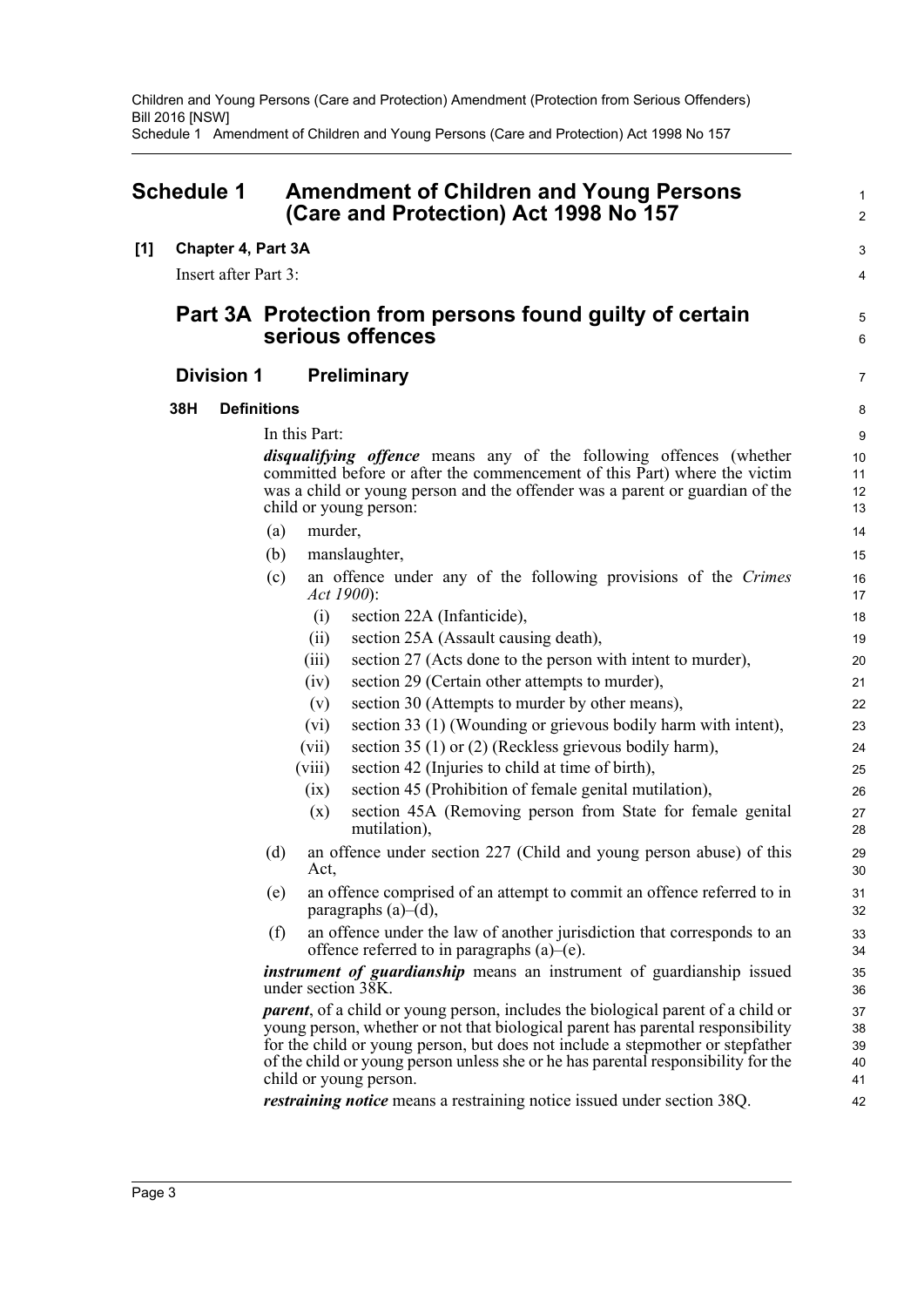Schedule 1 Amendment of Children and Young Persons (Care and Protection) Act 1998 No 157

#### **38I Extended meaning of "found guilty"**

For the purposes of this Part, a reference to a person being *found guilty* of an offence will be taken to include a reference to a person having been charged with a disqualifying offence and there being:

20 21

- (a) a special verdict that the accused person was not guilty by reason of mental illness under section 38 of the *Mental Health (Forensic Provisions) Act 1990*, or
- (b) a verdict of the kind referred to in section 22 (1) (c) or (d) of that Act, being a verdict that the accused person committed the offence charged or an offence available as an alternative to the offence charged, or
- (c) an acquittal on the ground of mental illness, where the mental illness was not set up as a defence by the person acquitted, or
- (d) any finding of a court of another jurisdiction that corresponds to a finding referred to in paragraphs  $(a)$ – $(c)$ .

#### **38J Newborn child taken to reside at likely residence**

For the purposes of this Part, a newborn child who has not yet been discharged from hospital will be taken to be residing on the same property as a person if the child is likely to reside on the same property as the person on being discharged.

#### **Division 2 Temporary guardianship of children of certain offenders**

#### **38K Secretary must issue instrument of guardianship for children of certain offenders**

- (1) The Secretary must issue an instrument under this section (an *instrument of guardianship*) in respect of any child who:
	- (a) is born, after the commencement of this section, to a parent who has been found guilty of a disqualifying offence (the *offender*), and
	- (b) does not reside on, or is not about to reside on, the same property as any other of his or her parents who have not been found guilty of a disqualifying offence, and
	- (c) is not subject to a guardianship order under this or any other Act.
- (2) However, the Secretary is not required to issue an instrument of guardianship if the Secretary is of the opinion that the relevant disqualifying offence:
	- (a) occurred where there were significant mitigating circumstances, or
	- (b) arose as a result of any illness or condition from which the offender no longer suffers or from any circumstances that no longer exist.
- (3) An instrument of guardianship:
	- (a) must be served on the offender as soon as practicable after it has been issued, and
	- (b) must be lodged with the Children's Court in accordance with any requirements prescribed by the regulations (and may be so lodged whether or not it has been served in accordance with paragraph (a)).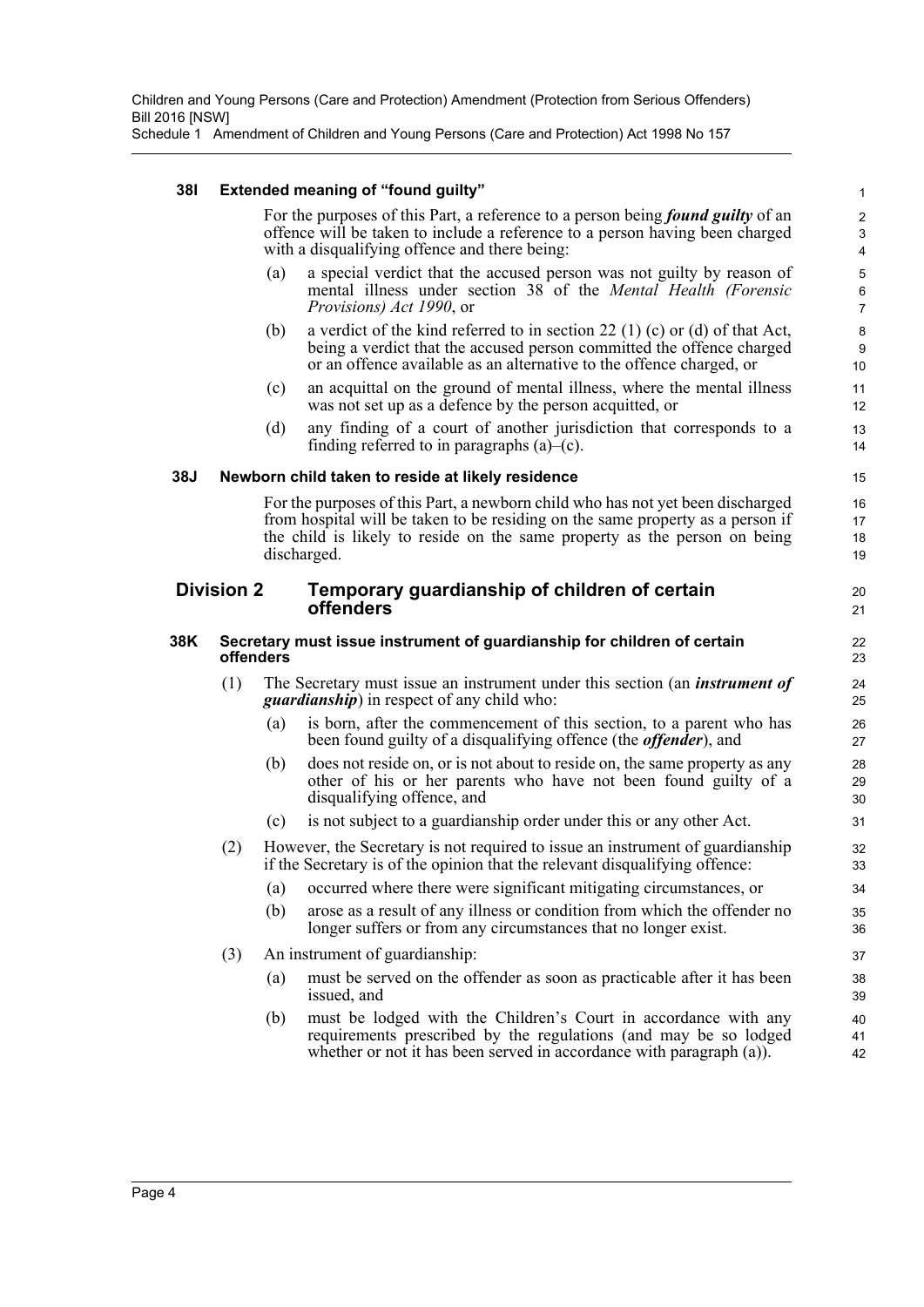|  |  |  |  | Schedule 1 Amendment of Children and Young Persons (Care and Protection) Act 1998 No 157 |  |
|--|--|--|--|------------------------------------------------------------------------------------------|--|
|--|--|--|--|------------------------------------------------------------------------------------------|--|

| 38L        |                                              | Contents and effect of instrument of guardianship                                                                                                                                                                                                                                                                                                                                                 | 1                                |  |  |  |  |  |
|------------|----------------------------------------------|---------------------------------------------------------------------------------------------------------------------------------------------------------------------------------------------------------------------------------------------------------------------------------------------------------------------------------------------------------------------------------------------------|----------------------------------|--|--|--|--|--|
|            | (1)<br>The instrument of guardianship is to: |                                                                                                                                                                                                                                                                                                                                                                                                   |                                  |  |  |  |  |  |
|            |                                              | allocate all aspects of care responsibility for the child to the Minister,<br>(a)<br>and                                                                                                                                                                                                                                                                                                          | 3<br>4                           |  |  |  |  |  |
|            |                                              | authorise the removal of the child from the care of those of his or her<br>(b)<br>parents who have been found guilty of a disqualifying offence, and                                                                                                                                                                                                                                              | 5<br>6                           |  |  |  |  |  |
|            |                                              | require the child to be kept at a place approved by the Minister for the<br>(c)<br>purposes of this section, and                                                                                                                                                                                                                                                                                  | 7<br>8                           |  |  |  |  |  |
|            |                                              | specify the arrangements for the custody, care, protection, health,<br>(d)<br>welfare or education of the child.                                                                                                                                                                                                                                                                                  | 9<br>10                          |  |  |  |  |  |
|            | (2)                                          | If the Secretary issues an instrument of guardianship, the child specified in the<br>instrument will, for all purposes, be under the guardianship of the Minister<br>during the guardianship period (subject to a care order of the Children's Court<br>on an application under section 61AA).                                                                                                    | 11<br>12<br>13<br>14             |  |  |  |  |  |
| 38M        |                                              | Act applies to instrument of guardianship as if it were care order                                                                                                                                                                                                                                                                                                                                | 15                               |  |  |  |  |  |
|            | (1)                                          | This Act will be taken to apply to an instrument of guardianship while it<br>remains in force as if it were a care order of the Children's Court under Part 2<br>of Chapter 5:                                                                                                                                                                                                                    | 16<br>17<br>18                   |  |  |  |  |  |
|            |                                              | the parties to which were:<br>(a)                                                                                                                                                                                                                                                                                                                                                                 | 19                               |  |  |  |  |  |
|            |                                              | the parents of the child to whom the instrument relates, and<br>(i)                                                                                                                                                                                                                                                                                                                               | 20                               |  |  |  |  |  |
|            |                                              | the child to whom the instrument relates, and<br>(ii)                                                                                                                                                                                                                                                                                                                                             | 21                               |  |  |  |  |  |
|            |                                              | a person who would, but for the instrument, have had custody or<br>(iii)<br>guardianship of the child to whom the instrument relates, and                                                                                                                                                                                                                                                         | 22<br>23                         |  |  |  |  |  |
|            |                                              | (iv)<br>the Secretary, and                                                                                                                                                                                                                                                                                                                                                                        | 24                               |  |  |  |  |  |
|            |                                              | that specified the same arrangements for the custody, care, protection,<br>(b)<br>health, welfare or education of the child as those specified in the<br>instrument of guardianship.                                                                                                                                                                                                              | 25<br>26<br>27                   |  |  |  |  |  |
|            | (2)                                          | However, until the Secretary makes an application to the Children's Court<br>under section 61AA in relation to an instrument of guardianship, any<br>application to the Children's Court under section 90 in relation to the<br>instrument may only seek to vary the arrangements for the custody, care,<br>protection, health, welfare or education of the child specified in the<br>instrument. | 28<br>29<br>30<br>31<br>32<br>33 |  |  |  |  |  |
| 38N        |                                              | Duration of instrument of guardianship                                                                                                                                                                                                                                                                                                                                                            | 34                               |  |  |  |  |  |
|            | (1)                                          | An instrument of guardianship remains in force for the period beginning at the                                                                                                                                                                                                                                                                                                                    | 35                               |  |  |  |  |  |
|            |                                              | time the instrument is lodged with the Children's Court and ending 60 days<br>later (or such longer period as may be allowed by the Children's Court), unless<br>sooner revoked by the Children's Court.                                                                                                                                                                                          | 36<br>37<br>38                   |  |  |  |  |  |
|            | (2)                                          | The Children's Court may, on application by the Secretary, extend the<br>duration of the instrument of guardianship if satisfied that it is appropriate to<br>do so.                                                                                                                                                                                                                              | 39<br>40<br>41                   |  |  |  |  |  |
| <b>380</b> |                                              | Parent may apply for revocation of instrument of guardianship                                                                                                                                                                                                                                                                                                                                     | 42                               |  |  |  |  |  |
|            |                                              | The Children's Court may, on application by a parent of the child concerned,                                                                                                                                                                                                                                                                                                                      | 43                               |  |  |  |  |  |
|            |                                              | revoke an instrument of guardianship if satisfied that it is appropriate to do so.                                                                                                                                                                                                                                                                                                                | 44                               |  |  |  |  |  |
|            |                                              | Note. Section 38U sets out the matters to which the Children's Court is to have regard<br>in determining an application under this section.                                                                                                                                                                                                                                                       | 45<br>46                         |  |  |  |  |  |
|            |                                              |                                                                                                                                                                                                                                                                                                                                                                                                   |                                  |  |  |  |  |  |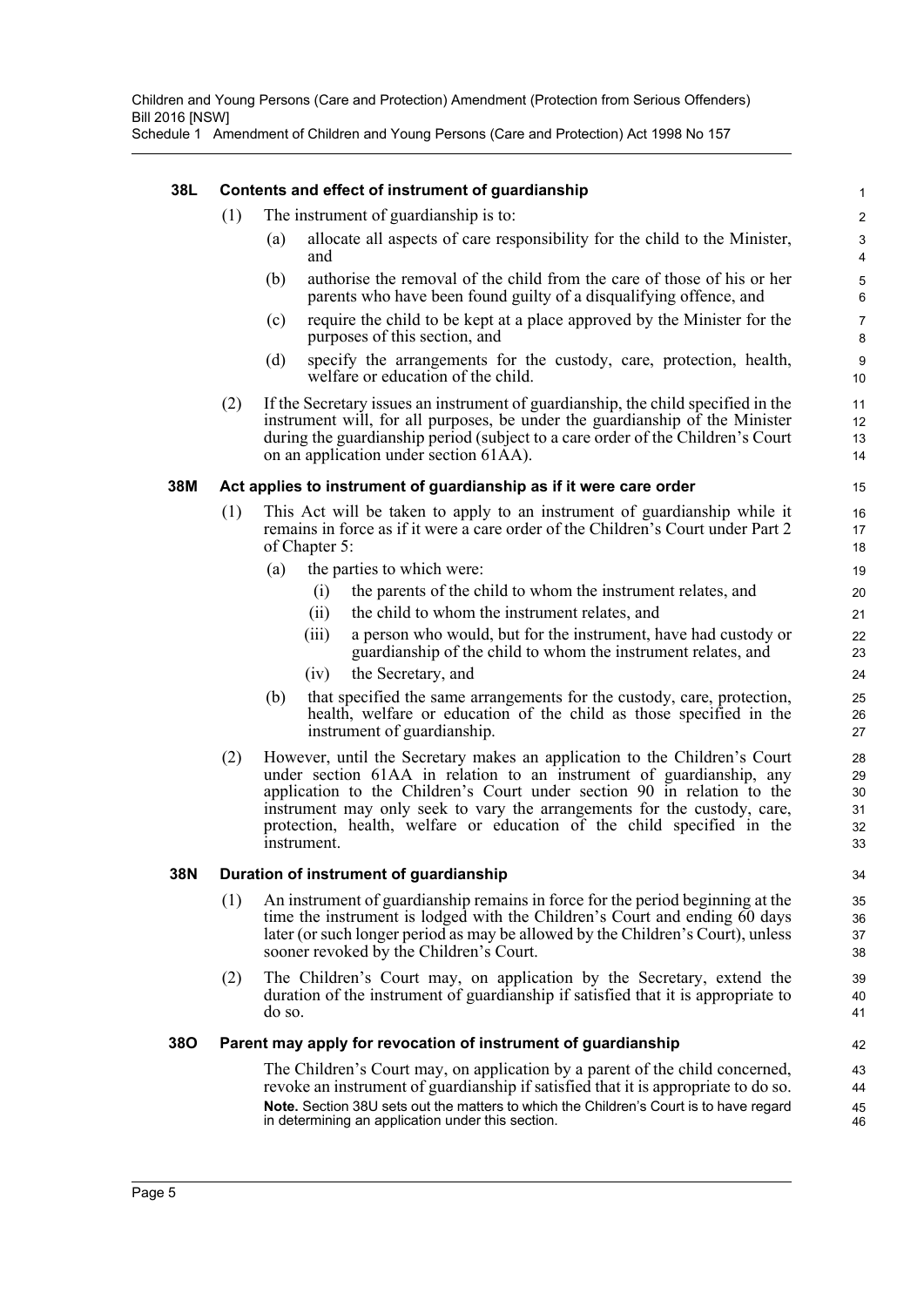Schedule 1 Amendment of Children and Young Persons (Care and Protection) Act 1998 No 157

#### **38P Pregnant woman may apply to prevent issue of instrument of guardianship**

(1) A woman who has been found guilty of a disqualifying offence and who is expecting a child may, during the term of her pregnancy, apply for an order of the Children's Court to prevent the issuing of an instrument of guardianship in relation to the child.

43 44 45

- (2) If an application to prevent the issuing of an instrument of guardianship is made:
	- (a) the Secretary is not to issue an instrument of guardianship in relation to the relevant child while the application is being determined, and
	- (b) the application must be determined no later than 28 days after it is made, and
	- (c) the Children's Court may prevent the Secretary from issuing an instrument of guardianship in relation to the child if satisfied that it is appropriate to do so.

**Note.** Section 38U sets out the matters to which the Children's Court is to have regard in determining an application under this section.

### **Division 3 Restraining notices against certain offenders**

#### **38Q Secretary must issue restraining notice if child or young person residing with certain offenders**

- (1) The Secretary must issue a notice under this section (a *restraining notice*) in respect of any child or young person:
	- (a) who is born after the commencement of this section, and
	- (b) who the Secretary becomes aware is residing, or is about to reside, on the same property as a parent of the child or young person, or any other person, who has been found guilty of a disqualifying offence (the *offender*), and
	- (c) who is not subject to an instrument of guardianship or to a guardianship order under this or any other Act.
- (2) However, the Secretary is not required to issue a restraining notice if the Secretary is of the opinion:
	- (a) that the relevant disqualifying offence occurred where there were significant mitigating circumstances, or
	- (b) that the relevant disqualifying offence arose as a result of any illness or condition from which the offender no longer suffers or from any circumstances that no longer exist, or
	- (c) that it is otherwise inappropriate to do so in the circumstances.
- (3) A restraining notice issued in relation to an offender:
	- (a) must be served on the offender as soon as practicable after it has been issued, and
	- (b) must be lodged with the Children's Court in accordance with any requirements prescribed by the regulations (and may be so lodged whether or not it has been served in accordance with paragraph (a)).

#### **38R Contents and effect of restraining notice**

- (1) A restraining notice may prohibit the offender from:
	- (a) residing on the same property as the child or young person, or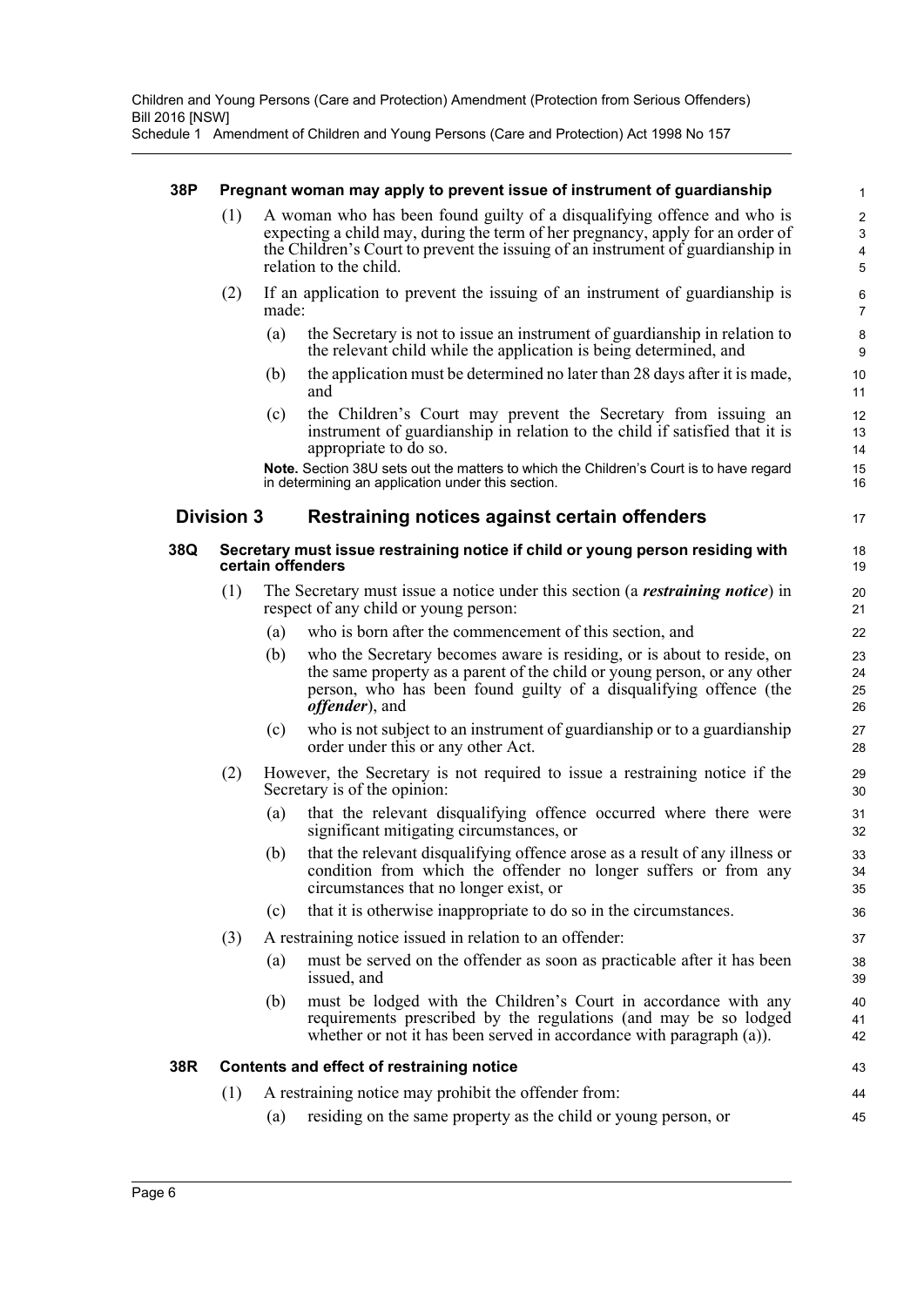|  |               |  | coming within a specified distance of the child or young person's |  |  |  |  |
|--|---------------|--|-------------------------------------------------------------------|--|--|--|--|
|  | residence, or |  |                                                                   |  |  |  |  |

(c) having any physical contact with the child or young person (except in the presence of a specified person or person of a specified class of person), or

24

- (d) having any contact at all with the child or young person (including any contact through the internet).
- (2) A person who contravenes or fails to comply with a restraining notice knowing that the relevant act or omission constituted a contravention of, or failure to comply with, the notice, or being reckless as to the fact, is guilty of an offence. Maximum penalty: 100 penalty units.

### **38S Duration of restraining notice**

- (1) A restraining notice remains in force for the period commencing at the time at which the restraining notice is served on the offender and ending 60 days later (or such longer period as may be allowed by the Children's Court) unless sooner revoked by the Children's Court.
- (2) The Children's Court may, on application by the Secretary, extend the duration of a restraining notice if satisfied that it is appropriate to do so.

### **38T Offender may apply for revocation of restraining notice**

The Children's Court may, on application by the offender concerned, revoke a restraining order if satisfied that it is appropriate to do so. **Note.** Section 38U sets out the matters to which the Children's Court is to have regard in determining an application under this section.

### **Division 4 Miscellaneous**

#### **38U Matters to which Children's Court is to have regard in considering certain applications**

- (1) This section applies to the Children's Court's consideration of the following applications:
	- (a) an application for revocation of an instrument of guardianship under section 38O,
	- (b) an application to prevent the issue of an instrument of guardianship under section 38P,
	- (c) an application for revocation of a restraining notice under section 38T.
- (2) Without limiting the matters to which the Children's Court may have regard in determining an application, the Court is to have regard to the following:
	- (a) the age of the victim of the relevant disqualifying offence when it was committed,
	- (b) the seriousness of the relevant disqualifying offence and of the penalty imposed,
	- (c) whether or not the disqualifying offence involved any aggravating factors,
	- (d) whether or not the disqualifying offence occurred where there were significant mitigating circumstances,
	- (e) whether or not the disqualifying offence arose as a result of any illness or condition from which the offender no longer suffers or from any circumstances that no longer exist,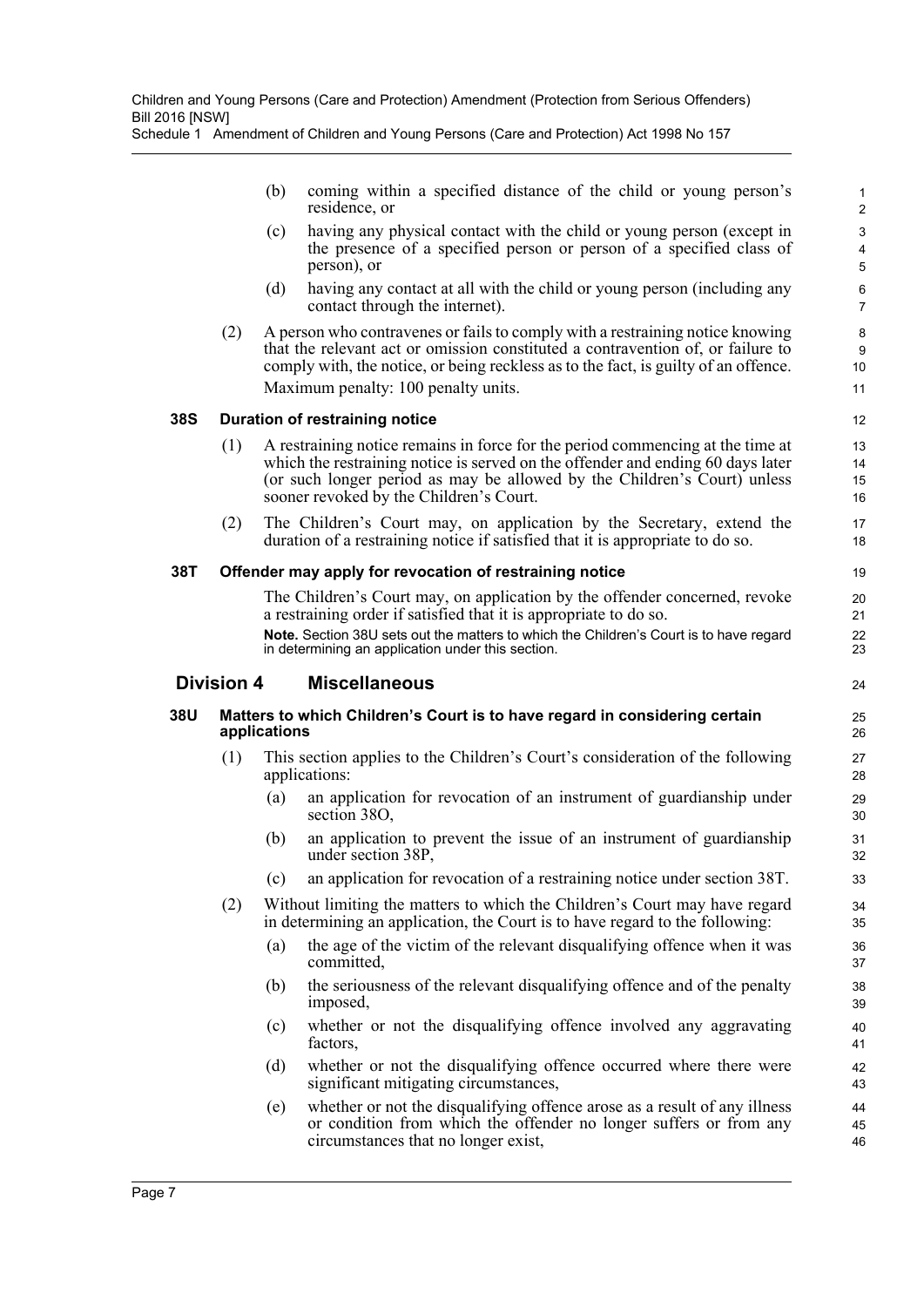|     |     | (f) | whether or not the offender has a record of previous findings of guilt<br>(particularly if the offender has been found guilty of several<br>disqualifying offences or has a record of previous findings of guilt for<br>serious personal violence offences that are not disqualifying offence). | $\mathbf{1}$<br>2<br>3<br>4 |
|-----|-----|-----|-------------------------------------------------------------------------------------------------------------------------------------------------------------------------------------------------------------------------------------------------------------------------------------------------|-----------------------------|
|     | (3) |     | In this section:                                                                                                                                                                                                                                                                                | $\overline{5}$              |
|     |     |     | <i>aggravating factors</i> , in relation to a disqualifying offence, mean any of the<br>following:                                                                                                                                                                                              | $\,6\,$<br>$\overline{7}$   |
|     |     | (a) | the victim was vulnerable, for example, because the victim was very<br>young,                                                                                                                                                                                                                   | $\bf 8$<br>$\boldsymbol{9}$ |
|     |     | (b) | the offence involved gratuitous cruelty,                                                                                                                                                                                                                                                        | 10                          |
|     |     | (c) | the injury, emotional harm, loss or damage caused by the offence was<br>substantial,                                                                                                                                                                                                            | 11<br>12                    |
|     |     | (d) | the offence was committed in the home of the victim,                                                                                                                                                                                                                                            | 13                          |
|     |     | (e) | the offence involved the offender causing the victim to take, inhale or<br>be affected by a narcotic drug, alcohol or any other intoxicating<br>substance,                                                                                                                                      | 14<br>15<br>16              |
|     |     | (f) | the offence was committed without regard for public safety,                                                                                                                                                                                                                                     | 17                          |
|     |     | (g) | the offence involved a grave risk of death to another person or persons,                                                                                                                                                                                                                        | 18                          |
|     |     | (h) | the offence involved multiple victims or a series of criminal acts,                                                                                                                                                                                                                             | 19                          |
|     |     | (i) | the offence was committed in company or was part of a planned or<br>organised criminal activity,                                                                                                                                                                                                | 20<br>21                    |
|     |     | (j) | the offence was committed for financial gain,                                                                                                                                                                                                                                                   | 22                          |
|     |     | (k) | any other factor that the Children's Court considers aggravated the<br>nature of the disqualifying offence.                                                                                                                                                                                     | 23<br>24                    |
|     |     |     | serious personal violence offence means a personal violence offence (within<br>the meaning of the Crimes (Domestic and Personal Violence) Act 2007) that<br>is punishable by imprisonment for life or for a term of 5 years or more.                                                            | 25<br>26<br>27              |
| 38V |     |     | Information to be provided to Secretary by courts                                                                                                                                                                                                                                               | 28                          |
|     |     |     | A court that finds a person guilty of a disqualifying offence must ensure that<br>the following information relating to the finding of guilt is provided to the<br>Secretary as soon as practicable after the person is found guilty:                                                           | 29<br>30<br>31              |
|     |     | (a) | the name and date of birth of the offender,                                                                                                                                                                                                                                                     | 32                          |
|     |     | (b) | the disqualifying offence,                                                                                                                                                                                                                                                                      | 33                          |
|     |     | (c) | the nature of the finding of guilt (having regard to section 38I),                                                                                                                                                                                                                              | 34                          |

- (c) the nature of the finding of guilt (having regard to section 38I),
- (d) any other information prescribed by the regulations.

### **38W Admissibility of instruments and notices**

A document purporting to be an instrument of guardianship or restraining notice is admissible in evidence in any proceedings under this Act and, in the absence of evidence to the contrary, is proof of the instrument or notice and its terms and that it was duly given.

35